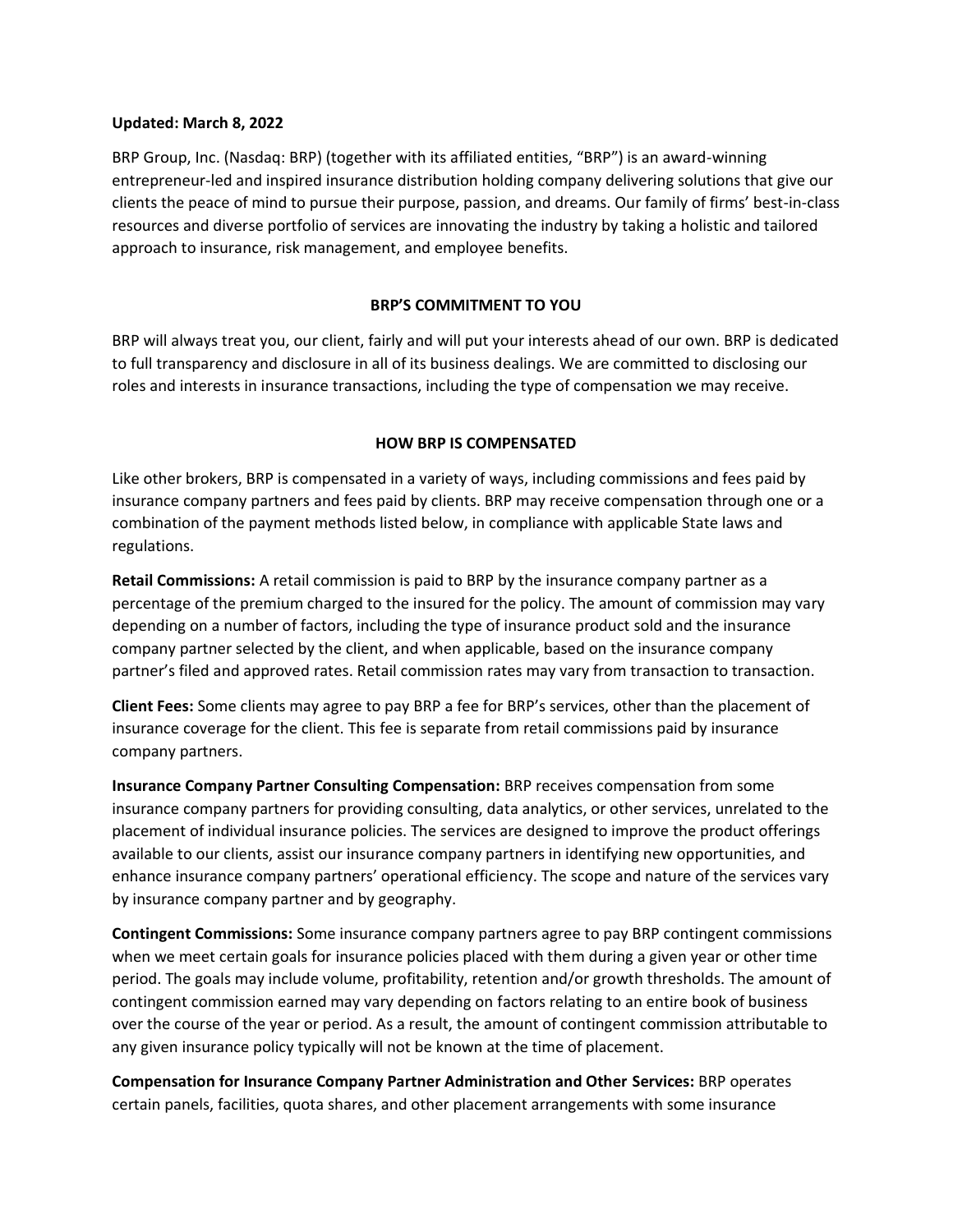company partners. BRP receives separate compensation for administering these arrangements that is in addition to any other fee or commission earned by BRP.

**Other Benefits or Compensation:** BRP may, from time to time, participate in insurance company partner promotional events or employee training and development provided by insurance company partners. Sometimes, BRP is reimbursed by insurance company partners for its costs related to promotional marketing. Where legally permitted, BRP earns interest and other income on premium accounts, as paid to us by the financial institutions where insurance premiums are held prior to remittance to insurance company partners.

**Referral Fees:** BRP may receive compensation in form of a fee, payment of other reward or benefit from other insurance producers or ancillary service providers, including but not limited to premium finance companies and tax consulting companies, for referring their services to our clients. All such referrals are in compliance with BRP's Privacy Policy. For more information on BRP's compensation or BRP's contractual arrangements with insurance company partners, please contact your local BRP representative.

# **BRP'S CONTRACTUAL ARRANGEMENTS WITH INSURANCE COMPANY PARTNERS**

BRP has agreements with certain insurance company partners pursuant to which BRP provides services to them and for which BRP is compensated. Examples include captive management services, claims administration services, claims management software and associated services, mergers and acquisitions due diligence services, managing general agent and managing general underwriter services and insurance brokerage services regarding insurance company partners' own insurance programs. BRP is also party to agreements with insurance company partners that facilitate insurance transactions, including agency agreements, agreements to administer facilities, and agreements to operate internetbased insurance placing facilities.

BRP routinely enters into various types of agreements with insurance company partners that are ancillary to the insurance broking process, or other services performed on behalf of clients. Examples include confidentiality and non-disclosure agreements for the release of data relating to insurance placements, claims handling and loss control programs, nondisclosure and/or non-competition agreements relating to the development and disclosure of new insurance products and services, and licensing agreements governing access to and use of data management systems and databases.

### **HOW BRP USES YOUR INFORMATION**

### **Fair Credit Reporting Act Disclosure Statement and Notice of Insurance Information Practices:**

Personal information about you may be collected from you or from sources other than you in connection with insurance applications, subsequent renewals, or other insurance services we provide to you. A credit report or score may be requested for underwriting or rating purposes. BRP may obtain information about your credit history, your loss history and the loss history of the property proposed for coverage. Such information, as well as other personal and privileged information collected by us or our agents may, in certain circumstances, be disclosed to third parties, such as insurance company partners,